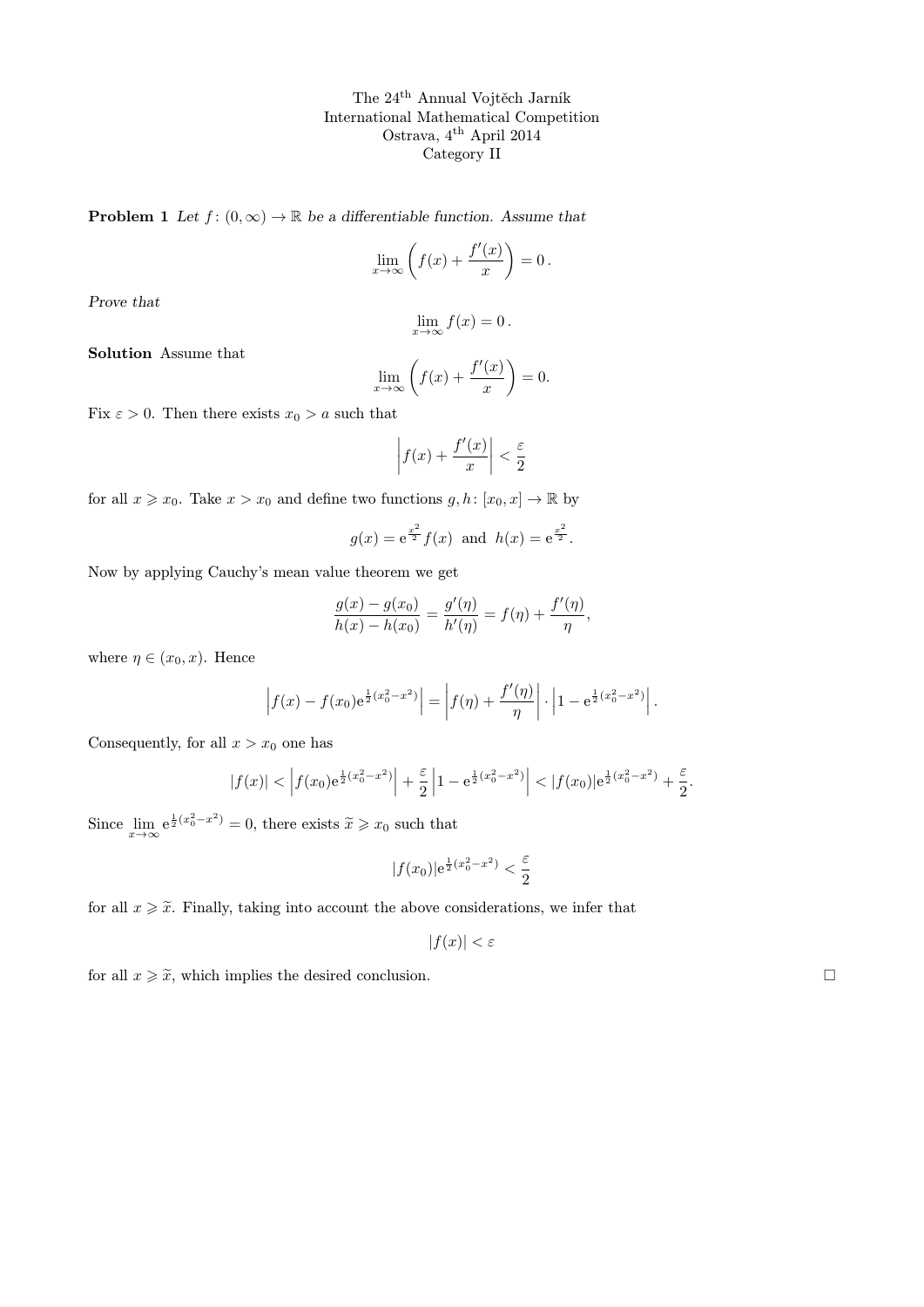**Problem 2** Let p be a prime number and let A be a subgroup of the multiplicative group  $\mathbb{F}_p^*$  of the finite field  $\mathbb{F}_p$  with p elements. Prove that if the order of A is a multiple of 6, then there exist  $x, y, z \in A$  satisfying  $x + y = z.$ 

**Solution** Obviously the existence of  $x, y, z \in A$  with  $x + y = z$  is equivalent to the existence of  $x', y' \in A$  with  $x' + y' = 1$  (just divide by z). First observe that A is cyclic, so 6 | d implies the existence of some  $a \in A$  of order 6, hence  $a^6 = 1$ . This yields  $a^3 = -1$ , so that we obtain

$$
a + a3 + a5 = a(1 + a2 + a4) = a\frac{1 - a6}{1 - a2} = 0,
$$

from which we conclude

$$
a + a^5 = -a^3 = 1.
$$

Setting  $x' := a, y' := a^5$  gives the desired equality.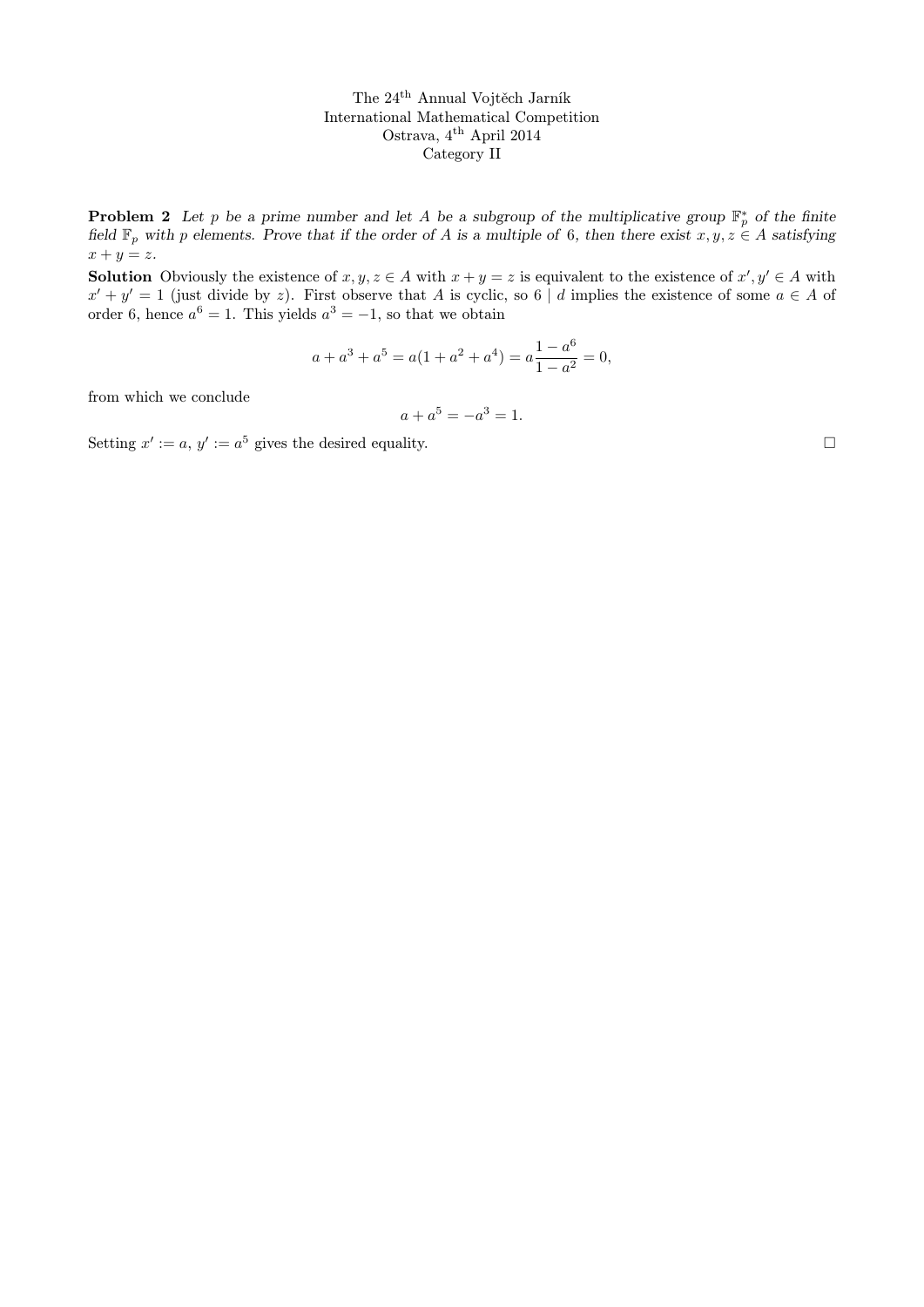Problem 3 Let  $k$  be a positive even integer. Show that

$$
\sum_{n=0}^{k/2} (-1)^n {k+2 \choose n} {2(k-n)+1 \choose k+1} = \frac{(k+1)(k+2)}{2}.
$$

Solution

**Lemma** For any positive integer k and  $-1 < x < 1$  the following formula holds

$$
\left(\frac{1}{1-x}\right)^k = \sum_{n=0}^{\infty} {k+n-1 \choose k-1} x^n.
$$

**Proof** For  $k = 1$  we have

$$
\frac{1}{1-x} = \sum_{n=0}^{\infty} x^n = \sum_{n=0}^{\infty} \binom{n}{0} x^n.
$$

Assume inductively that

$$
\left(\frac{1}{1-x}\right)^k = \sum_{n=0}^{\infty} {k+n-1 \choose k-1} x^n.
$$

Then for  $k + 1$ , by using the Cauchy product for two infinite series, we obtain

$$
\left(\frac{1}{1-x}\right)^{k+1} = \left(\frac{1}{1-x}\right)^k \left(\frac{1}{1-x}\right) = \left(\sum_{n=0}^{\infty} {k+n-1 \choose k-1} x^n\right) \left(\sum_{n=0}^{\infty} x^n\right) = \sum_{n=0}^{\infty} \left(\sum_{m=0}^n {k+m-1 \choose k-1} x^n\right).
$$

But, by using once again the induction principle, one can prove that

$$
\sum_{m=0}^{n} {k+m-1 \choose k-1} = {k+n \choose k}.
$$

Finally, we obtain that

$$
\sum_{n=0}^{\infty} \left( \sum_{m=0}^{n} {k+m-1 \choose k-1} x^{n} \right) = \sum_{n=0}^{\infty} {k+n \choose k} x^{n},
$$

which completes the proof of the lemma. Observe that

$$
(1-x)^{k+2} = \frac{(1-x^2)^{k+2}}{(1+x)^{k+2}} = (1-x^2)^{k+2} \frac{1}{(1+x)^{k+2}},
$$

for  $-1 < x < 1$ . On the other hand,

$$
(1-x)^{k+2} = \sum_{n=0}^{k+2} (-1)^n {k+2 \choose n} x^n,
$$
  

$$
(1-x^2)^{k+2} \frac{1}{(1+x)^{k+2}} = \left(\sum_{n=0}^{k+2} {k+2 \choose n} (-1)^n x^{2n}\right) \left(\sum_{n=0}^{\infty} {k+n+1 \choose k+1} (-1)^n x^n\right).
$$

Consequently, by comparing the corresponding coefficients of  $x^k$  in the above equalities we obtain the following equation:

$$
(-1)^k \binom{k+2}{k} = \sum_{n=0}^{k/2} \binom{k+2}{n} (-1)^n \binom{k+(k-2n)+1}{k+1} (-1)^{k-2n},
$$

which implies the desired equality:

$$
\sum_{n=0}^{k/2} (-1)^n {k+2 \choose n} {2(k-n)+1 \choose k+1} = {k+2 \choose k}.
$$